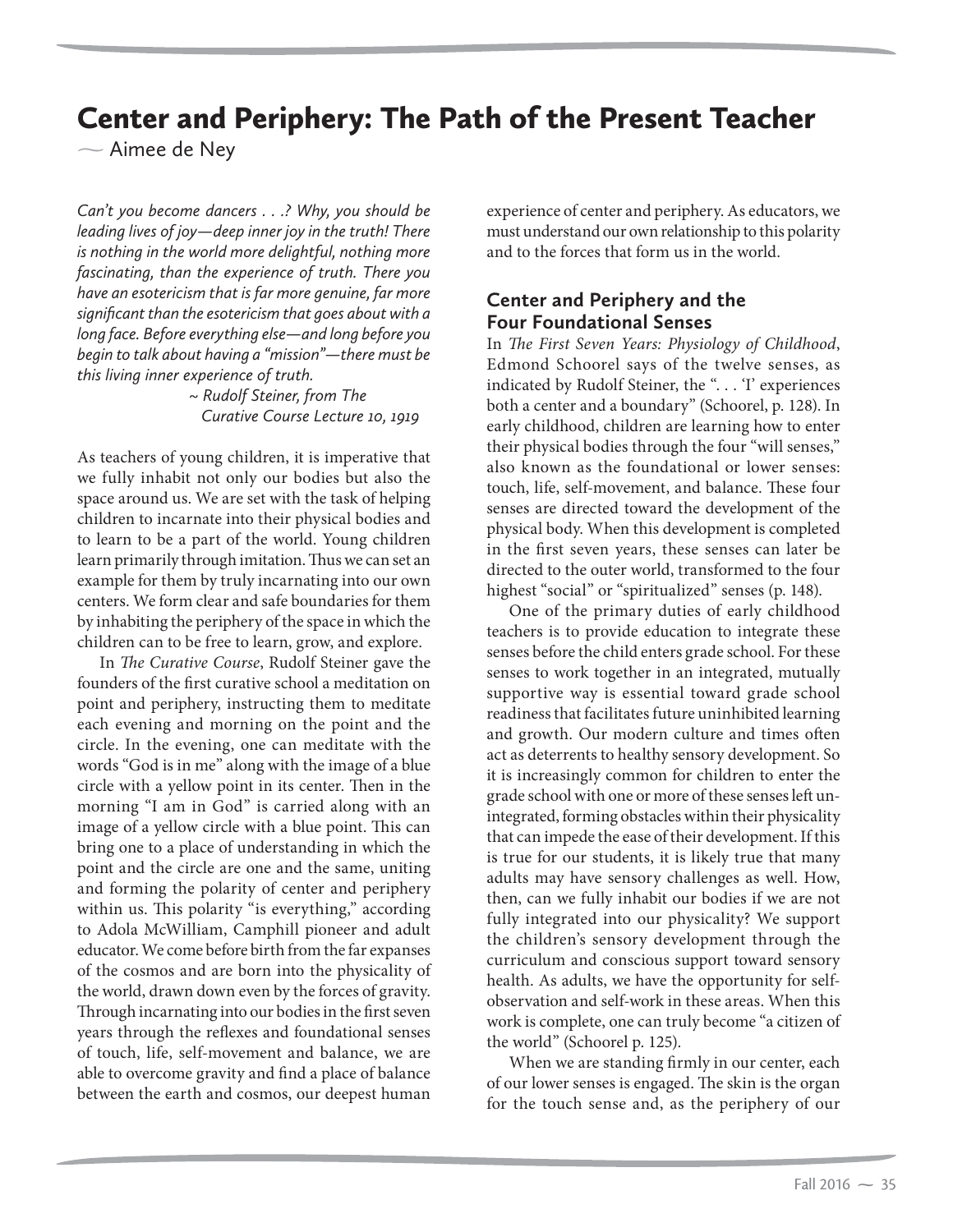physical body, creates a boundary between ourselves and the outer world (Schoorel p. 133; see also Albert Soesman, *Our Twelve Senses: Wellsprings of the Soul*, p. 14). In order to be fully present in our bodies, we must know where we are in space, which is the duty of the senses of movement and balance. If these senses are left un-integrated, it is very difficult for the body to know where it is in space. It becomes a challenge to be present in our center or aware of where in space our consciousness is living. The life sense allows us to experience peace and vitality. This sense is instrumental in being centered and present in our physical bodies and aware of what is happening around us. When a challenge arises with any of the former senses, the life sense, too, is thrown off balance.

Experiencing the periphery as a tangible boundary is primarily a movement and touch experience. We must be able to move our consciousness to surround, encompass and enliven the space we are building around the children. As we do this, we must touch each inch of the surrounding space with our living forces. This is accomplished through our awakened will.

When we are living actively in our center and our periphery, awake in our relationship with our lower senses, the space that we form is filled with vital, healthy life and clean-feeling soul energies. This in turn soothes the children's life sense, allowing them to feel contentment, clarifying their touch sense, and offering a sense of security. Our healthy soul energies clear the way for the development of the children's movement sense, permitting them to feel freedom, creating a balanced environment for their balance sense to emulate, and freeing them to feel their uniqueness, the joy of being themselves.

In childhood and in everyday life, we are asleep in the realm of these will-based senses. As educators, it is imperative that we raise these senses into our waking consciousness, into our conscious will activity. In this way, we can be sure to offer the children the opportunity to emulate us in our mature sensory functioning while also forming the space around the children in order to best serve their education and needs.

## **Practices to Enter One's Center and Periphery**

There are many activities teachers can do to better inhabit their center and periphery by working consciously with their own four foundational senses. Ultimately, it has to be the decision of the teacher to hold the intention and vision of taking up this work. It is the duty of the striving teacher to be self-aware and to work on oneself when taking on the task of being a Waldorf teacher. Working through one's center out to the periphery is foundational in forming a safe and nurturing environment for the children in our care. This work intimately affects the mood of the class, the presentation of the curriculum, and the development of the children.

As Jane Swain describes in "Pikler, Point, and Periphery," the most important thing one can do in preparation for entering into this work is to have a meditative practice to help settle the mind and body toward peace and clarity. From there, the activities that bring the most joy to the teacher will often be the activity that brings one into one's center and frees us to be able to move out into our periphery in an awake manner.

The activities that support moving into one's center will likely work strongly with each of the foundational senses. A few examples from my experience are hiking, gardening, yoga, kayaking, and meditation. Activities in which we must sense others and move in fluidity with them, such as dancing or playing music, bring us to the periphery where we meet the world around us. Puppetry is an art form that requires the puppeteer to move her center into the puppet by willfully enlivening the puppet with her own etheric life forces. This is a practice of both moving one's center and of forming a periphery through the puppet's relationship with its audience. Many disciplines work with the forces living in center and periphery. There are endless activities that we can pursue actively to engage our will and find joy in our bodies and the world. The essential element is to find the activity that one loves and practice it regularly. It is all the better if one becomes conscious of how this activity is affecting one's lower senses and their relationship to their center and the periphery!